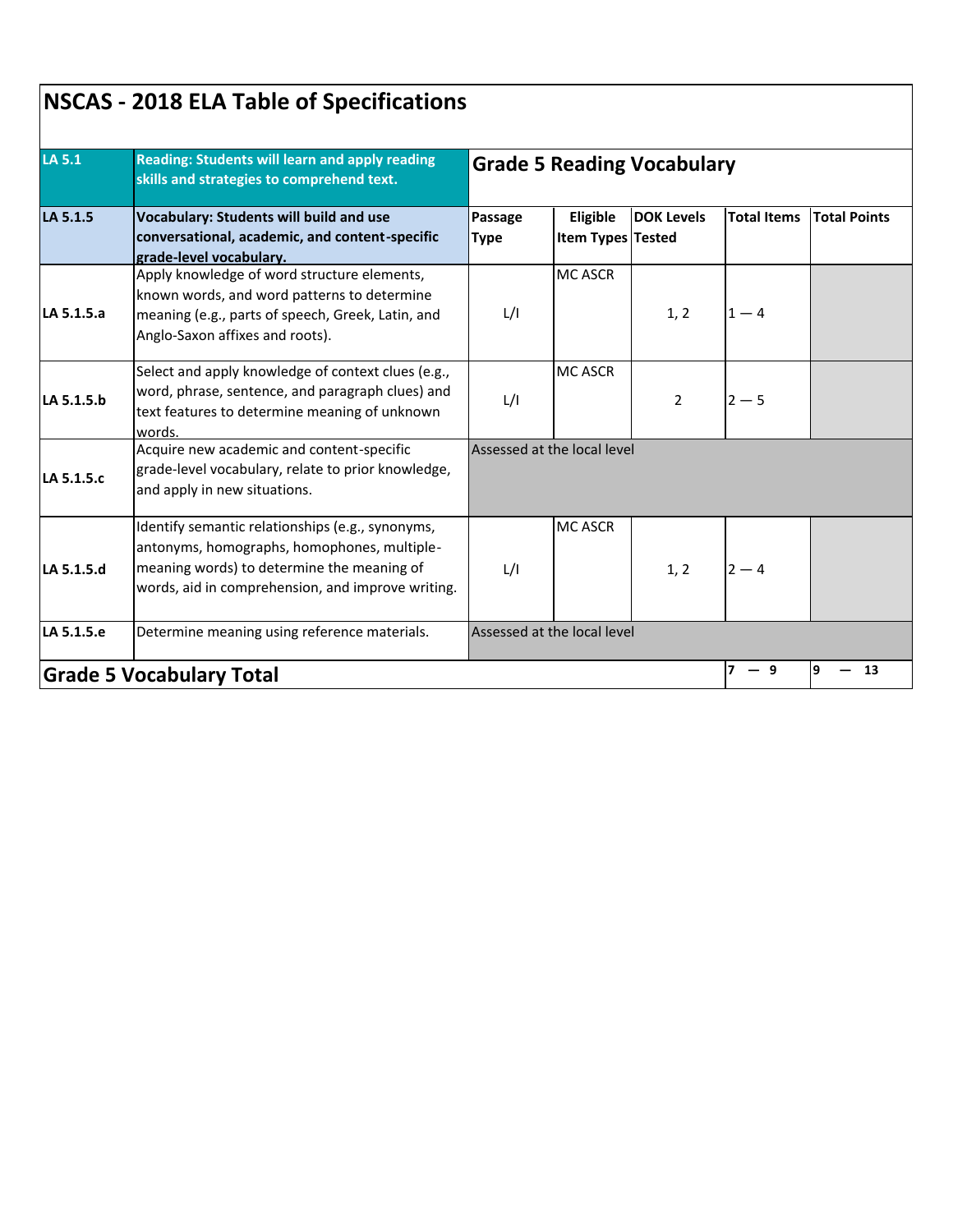| LA 5.1     | Reading: Students will learn and apply reading<br>skills and strategies to comprehend text.                                                                                                                                                       | <b>Grade 5 Reading Comprehension</b> |                                      |                   |                    |                     |
|------------|---------------------------------------------------------------------------------------------------------------------------------------------------------------------------------------------------------------------------------------------------|--------------------------------------|--------------------------------------|-------------------|--------------------|---------------------|
| LA 5.1.6   | Comprehension: Students will construct meaning<br>by applying prior knowledge, using text<br>information, and monitoring comprehension while<br>reading increasingly complex grade-level literary<br>and informational text.                      | Passage<br><b>Type</b>               | Eligible<br><b>Item Types Tested</b> | <b>DOK Levels</b> | <b>Total Items</b> | <b>Total Points</b> |
| LA 5.1.6.a | Examine text to determine author's purpose(s) and<br>describe how author's perspective (e.g., beliefs,<br>assumptions, biases) influences text.                                                                                                   | L/I                                  | MC ASCR<br>EBSR                      | 2, 3              | $2 - 5$            |                     |
| LA 5.1.6.b | Analyze and describe elements of literary text (e.g.,<br>characters, setting, plot, point of view, theme).                                                                                                                                        | L                                    | MC ASCR<br><b>EBSR</b>               | 2, 3              | $2 - 7$            |                     |
| LA 5.1.6.c | Identify and explain why authors use literary<br>devices (e.g., simile, metaphor, alliteration,<br>onomatopoeia, imagery, rhythm, personification,<br>hyperbole, idioms).                                                                         | L/I                                  | MC ASCR<br><b>EBSR</b>               | 1, 2, 3           | $2 - 4$            |                     |
| LA 5.1.6.d | Summarize and analyze a literary text and/or<br>media, using key details to explain the theme.                                                                                                                                                    | L                                    | MC ASCR<br><b>EBSR</b>               | 2, 3              | $1-6$              |                     |
| LA 5.1.6.e | Summarize and analyze an informational text<br>and/or media, using supporting details to explain<br>the main idea.                                                                                                                                |                                      | MC ASCR<br><b>EBSR</b>               | 2, 3              | $1 - 4$            |                     |
| LA 5.1.6.f | Use text features to locate information and explain<br>how the information contributes to an<br>understanding of print and digital text.                                                                                                          | L/I                                  | MC ASCR<br>EBSR                      | 2, 3              | $2 - 5$            |                     |
| LA 5.1.6.g | Use textual evidence to compare and contrast the<br>characteristics that distinguish a variety of literary<br>and informational texts.                                                                                                            | L/I                                  | MC ASCR<br><b>EBSR</b>               | 2, 3              | $1 - 5$            |                     |
| LA 5.1.6.h | Explain the relationships or interactions between<br>two or more individuals, events, ideas, or concepts<br>in literary and informational texts, citing textual<br>evidence to develop a national and international<br>multicultural perspective. | L/I                                  | MC ASCR<br>EBSR                      | 2, 3              | $0 - 4$            |                     |
| LA 5.1.6.i | Construct and/or answer literal, inferential, and<br>critical questions and support answers with explicit<br>evidence from the text or additional sources.                                                                                        | L/I                                  | MC ASCR<br><b>EBSR</b>               | 1, 2, 3           | $2 - 5$            |                     |
| LA 5.1.6.j | Identify and apply knowledge of organizational<br>patterns to comprehend informational text(s) (e.g.,<br>sequence, description, cause and effect,<br>compare/contrast, fact/opinion).                                                             |                                      | MC ASCR<br>EBSR                      | 2, 3              | $1 - 5$            |                     |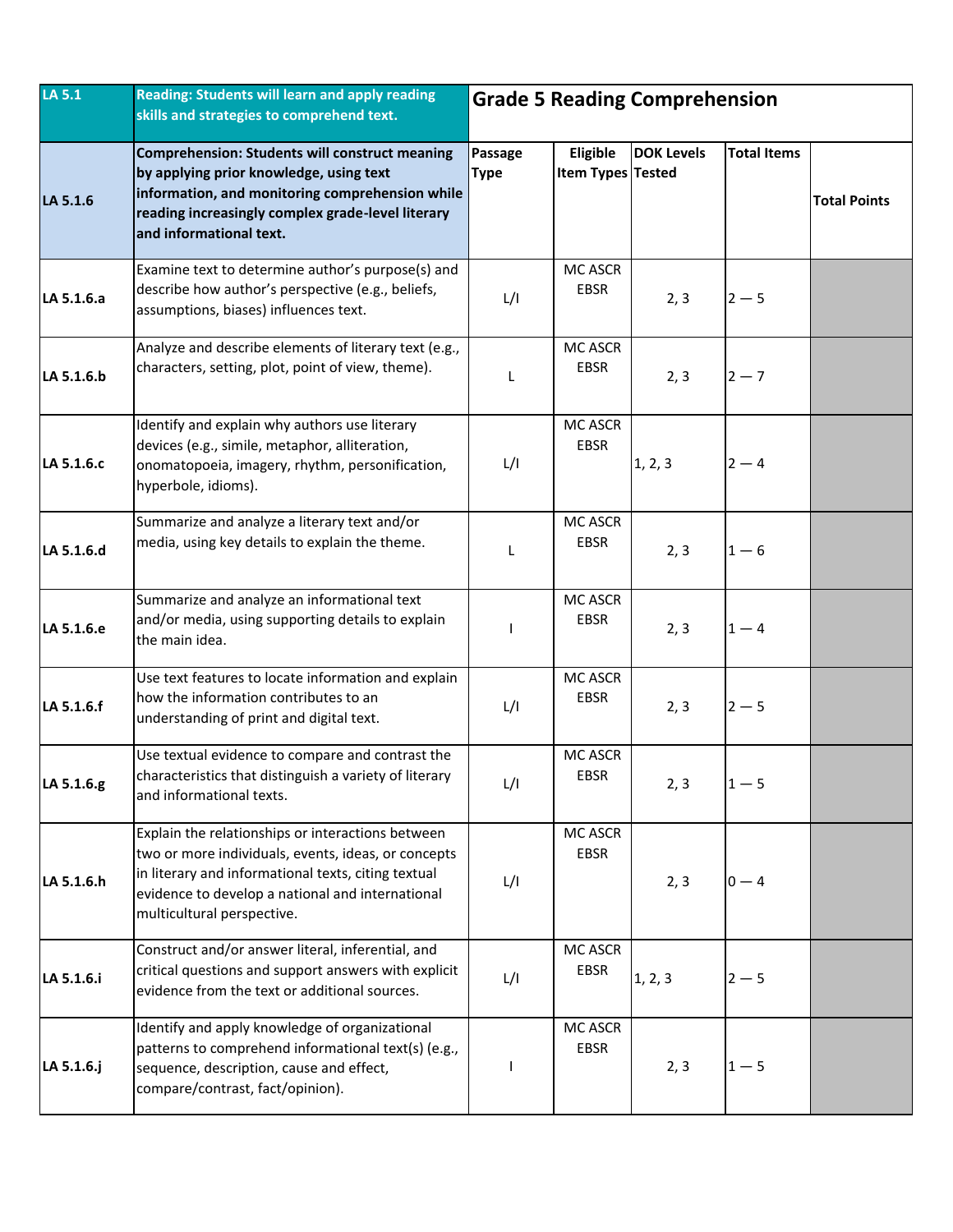|            | <b>Grade 5 Comprehension Total</b>                                                                                                                                                                                                                                                                                      |                             | MC, ASCR, EBSR | $20 - 22$ | 28<br>32 |  |
|------------|-------------------------------------------------------------------------------------------------------------------------------------------------------------------------------------------------------------------------------------------------------------------------------------------------------------------------|-----------------------------|----------------|-----------|----------|--|
| LA 5.1.6.p | Compare and contrast the text of a story, drama, or<br>poem and a visual or oral presentation of the text.                                                                                                                                                                                                              | Assessed at the local level |                |           |          |  |
| LA 5.1.6.0 | Demonstrate an understanding of text via multiple<br>mediums (e.g., writing, artistic representation,<br>video, other media).                                                                                                                                                                                           | Assessed at the local level |                |           |          |  |
| LA 5.1.6.n | Make and confirm/modify predictions and<br>inferences with text evidence while previewing and<br>reading literary, informational, digital text, and/or<br>media.                                                                                                                                                        | Assessed at the local level |                |           |          |  |
| LA 5.1.6.m | Self-monitor comprehension by recognizing when<br>meaning is disrupted and apply strategies to clarify,<br>confirm, or correct.                                                                                                                                                                                         | Assessed at the local level |                |           |          |  |
| LA 5.1.6.  | Build background knowledge and activate prior<br>knowledge to identify text-to-self, text-to-text, and<br>text-to-world connections before, during, and after<br>reading.                                                                                                                                               | Assessed at the local level |                |           |          |  |
| LA 5.1.6.k | Select text for a particular purpose (e.g., answer a<br>question, solve problems, enjoy, form an opinion,<br>understand a specific viewpoint, predict outcomes,<br>discover models for own writing, accomplish a task), Assessed at the local level<br>citing evidence to support analysis, reflection, or<br>research. |                             |                |           |          |  |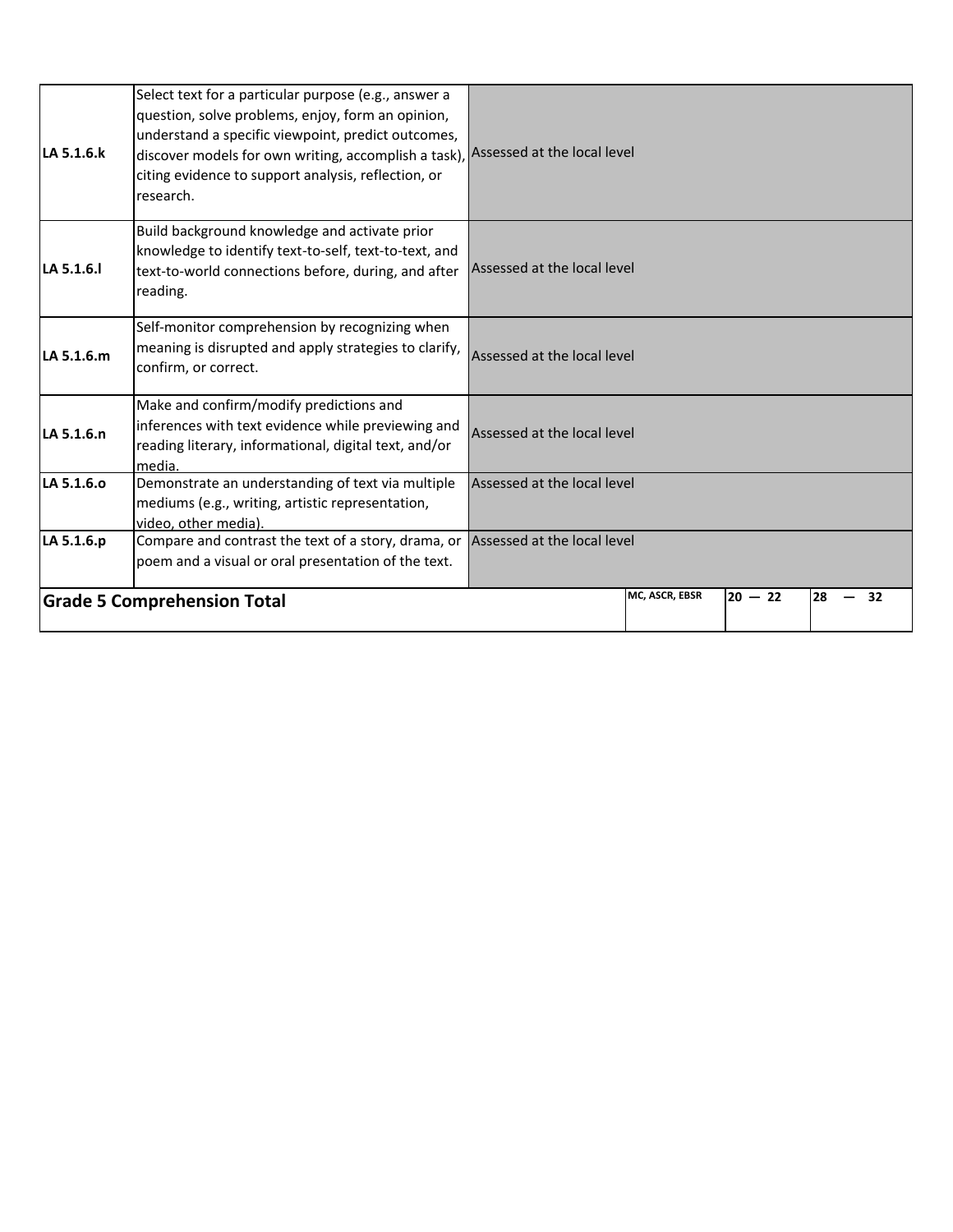| LA 5.2     | Writing: Students will learn and apply writing skills Grade 5 Writing Skills<br>and strategies to communicate.                                                                                                                                      |                             |                                    |                    |                     |  |  |
|------------|-----------------------------------------------------------------------------------------------------------------------------------------------------------------------------------------------------------------------------------------------------|-----------------------------|------------------------------------|--------------------|---------------------|--|--|
| LA 5.2.1   | <b>Writing Process: Students will apply the writing</b><br>process to plan, draft, revise, edit, and publish<br>writing using correct spelling, grammar,<br>punctuation, and other conventions of standard<br>English appropriate for grade-level.  | <b>Eligible Item Types</b>  | <b>DOK Levels</b><br><b>Tested</b> | <b>Total Items</b> | <b>Total Points</b> |  |  |
| LA 5.2.1.a | Use prewriting activities and inquiry tools to<br>generate ideas, organize information, guide writing,<br>and answer questions.                                                                                                                     | Assessed at the local level |                                    |                    |                     |  |  |
| LA 5.2.1.b | Generate a draft that develops a clear topic suited<br>to the purpose and intended audience and<br>organizational pattern, including a strong thesis,<br>body, conclusion, and appropriate transitions linked<br>to the purpose of the composition. | <b>MC ASCR EBSR</b>         | 2, 3                               | $0 - 3$            |                     |  |  |
| LA 5.2.1.c | Gather and use relevant information and evidence<br>from multiple authoritative print and/or digital<br>sources to support claims or theses.                                                                                                        | <b>MC ASCR EBSR</b>         | 2, 3                               | $1 - 3$            |                     |  |  |
| LA 5.2.1.d | Compose paragraphs with grammatically correct<br>simple, compound, and complex sentences of<br>varying length, complexity, and type.                                                                                                                | <b>MC ASCR EBSR</b>         | 2, 3                               | $0 - 3$            |                     |  |  |
| LA 5.2.1.e | Revise to improve and clarify writing through<br>self-monitoring strategies and feedback from<br>others.                                                                                                                                            | Assessed at the local level |                                    |                    |                     |  |  |
| LA 5.2.1.f | Provide oral, written, and/or digital descriptive<br>feedback to other writers.                                                                                                                                                                     | Assessed at the local level |                                    |                    |                     |  |  |
| LA 5.2.1.g | Adjust writing processes to persevere in short and<br>long-term writing tasks of increasing length and<br>complexity.                                                                                                                               | Assessed at the local level |                                    |                    |                     |  |  |
| LA 5.2.1.h | Proofread and edit writing recursively for format<br>and conventions of standard English (e.g., spelling,<br>capitalization, grammar, punctuation, syntax,<br>semantics).                                                                           | Assessed at the local level |                                    |                    |                     |  |  |
| LA 5.2.1.i | Display academic honesty and integrity by avoiding<br>plagiarism and/or overreliance on any one source<br>and by following a standard format for citation.                                                                                          | <b>MC ASCR EBSR</b>         | 2, 3                               | $0 - 3$            |                     |  |  |
| LA 5.2.1.j | Publish a legible document in manuscript, cursive,<br>or digital format, and apply formatting techniques<br>(e.g., indenting paragraphs, title).                                                                                                    | Assessed at the local level |                                    |                    |                     |  |  |